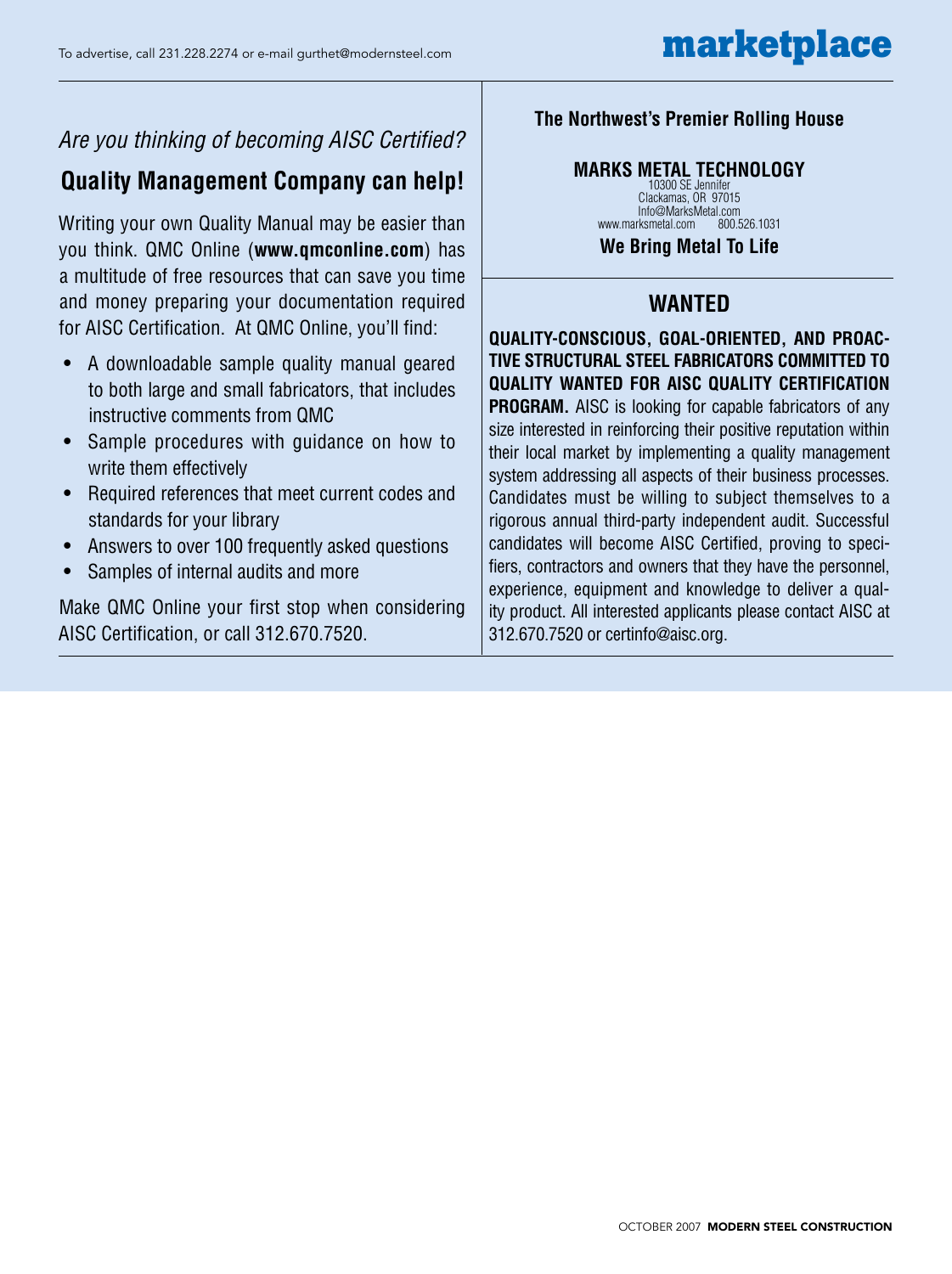# **AISC CERTIFICATION DONE THE ATEMA WAY**

### **What are Fabricators saying about Atema?**

"Not only did Atema help us prepare for our audit, they also helped us make the better business decisions. - Midwest Based Fabricator

"I was able to understand the requirements and develop a clear path to meet the requirements and improve my business."

- Southern based Fabricator

"Thanks Atema! We did not receive any Corrective Actions and now we're certified!" - Northeast based Fabricator





## **information@atemainc.com www.atemainc.com**

# Quebec Detailing Connection Detailers available

# **100 Detailers available**<br>**100** Stations of 3D modelers for:

Superior management from "Old School" veterans, combined with the latest technology for simple to complex projects, with tight delivery schedules.

#### Contact Robert Beauchamp at 1-866-677-6161

*email@datadraft.com* Web Site: *www.quebecconnection.com*

# *AISC Quality Certification*

Our **hands-on** experience... Our **on-site** guidance and training...

Together they make getting and using AISC Certification much faster, easier and more economical.

# **JAMES M. MOONEY & ASSOCIATES**



## **Call 941-223-4332 or 941-485-7172 jmmoon94@aol.com**

*Experience Counts in AISC Certification...Just Ask Our Clients*

### **Glenn Ihde & Company Structural Steel Detailing Tekla Structures 3D Modeling Services**

QPP Firm – Professional Engineer and NISD Certified Detailers on Staff Competitive Rates – Quick Turnarounds – All Sizes and Types of Projects Fabrication Equipment Control Data – Electronic Drawing File Transfers Staffing to Meet Project Requirements – AISC & NISD Member 1732 Bonner Street, McKinney, Texas 75069

glenn@gihde.com

www.gihde.com T-972-964-3310

# **employment** To advertise, call 231.228.2274 or e-mail gurthet@modernsteel.com

## **recruiter in structural/miscellaneous steel Fabrication**

**ProCounsel,** a member of AISC, can market your skills and achievements (without identifying you) to any city or state in the United States. We communicate with over 3,000 steel fabricators nationwide. The employer pays the employment fee and the



**ASSOCIATE MEMBER** 

interviewing and relocation expenses. If you've been thinking of making a change, now is the time to do it. Our target, for you, is the right job, in the right location, at the right money.

# **procounsel**

Toll free: 866-289-7833 or 214-741-2014 Fax: 214-741-3019 mailbox@procounsel.net

### **Detailer Wanted**

We are currently seeking a structural steel detailer with a minimum of 5 years experience with computer detailing. We will train you to use our program. The candidate must be able to work with shop personnel and project managers to get the job done in a correct and timely fashion. We are a fast growing company in Augusta , GA and offer a generous salary package with benefits. Please contact Rocky at 706.560.0107 or e-mail him at **rockyr@americanmetalsga.com**.

> AMERICAN METALS , INC. 3925 GOSHEN INDUSTRIAL BLVD AUGUSTA, GA 30906

## **STRUCTURAL STEEL DETAILER/ CHECKER**

Rankin Manufacturing, Inc., located in northern Ohio, is seeking a structural and miscel-<br>laneous steel detailer/checker. Must have a minimum of 5-7 years experience and have<br>the ability to do metal take-offs.

We offer competitive wages, medical benefits, 401K, and paid holidays. Moving allow-<br>ances and signing bonuses are extended in certain circumstances.

Send resume to: **Teressa@rankinmfg.com** or mail or fax to:

| Rankin Manufacturing. Inc. |
|----------------------------|
| 201 North Main Street      |
| New London, OH 44851       |
| Fax: 419-929-0021          |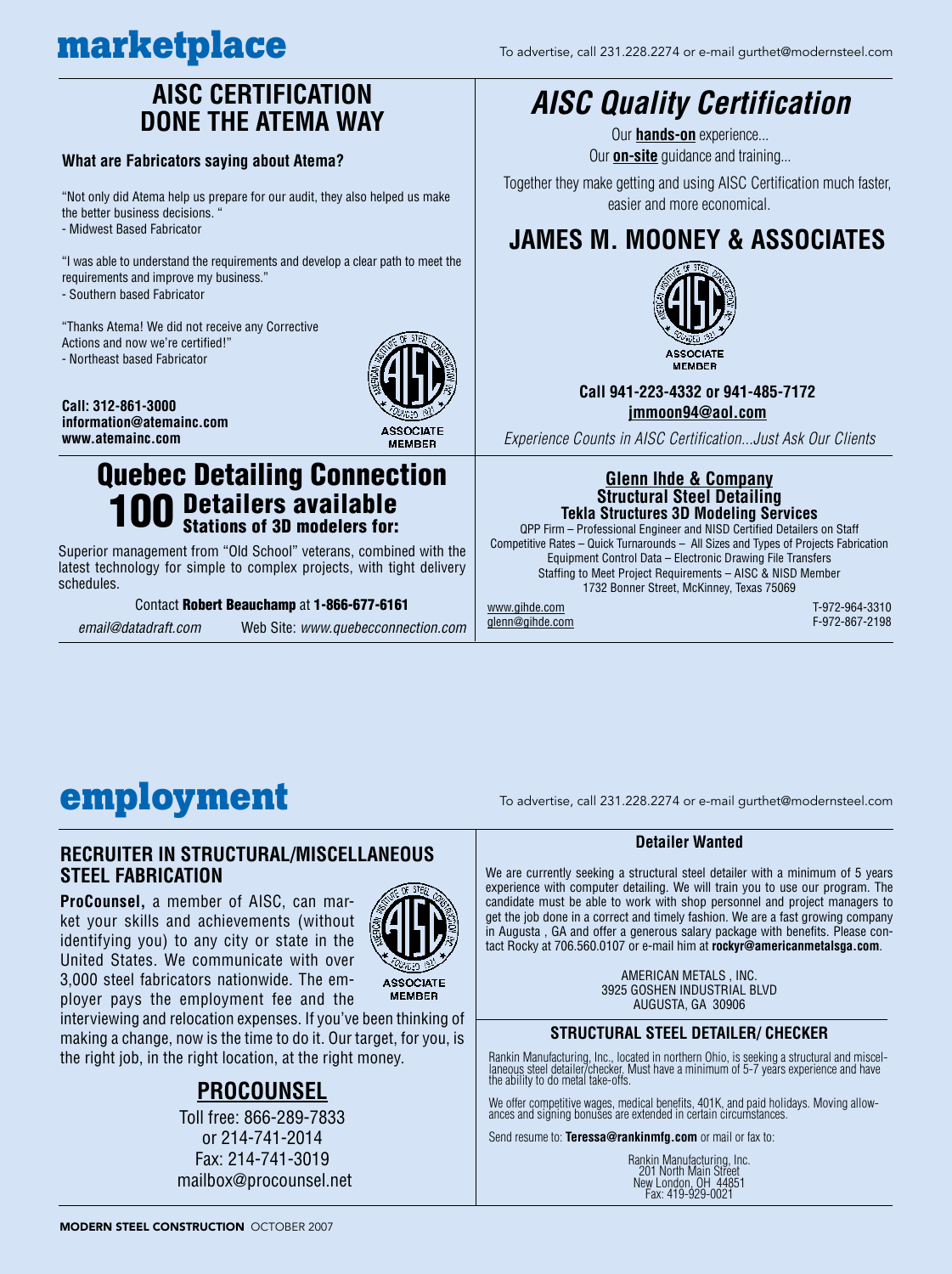## **STRUCTURAL STEEL DETAILING POSITION**

Dennis Steel, Inc. is a structural and miscellaneous steel fabrication and erection company located in Leander, Texas. The company is seeking an experienced Structural Steel Detailer for our in-house Detailing Department.

#### **QUALIFICATIONS:**

The successful candidate must be motivated, positive and have a can do attitude. You must have a minimum of 2 years detailing experience. The candidate must be authorized to work in the United States and be able to work from Leander, Texas.

We specialize in industrial and commercial projects including medical buildings, schools<br>and churches. You will join a company with excellent track record for quality products de-<br>livered in a timely manner. Dennis Steel, structural steel and AutoCAD 2000 with SSDCP to detail miscellaneous steel.

We see ourselves as a dynamic organization. We have endeavored to be leaders in changing times -- always evolving to address new needs, issues and priorities. For almost 30 years,<br>DSI has been contributing to improving the living conditions and the well-being of Texans through five key areas of structural steel activities: estimating & bidding, detailing, project management, fabrication and erection.

As an employee, you enjoy the special challenge and satisfaction of delivering our products<br>in a highly competitive marketplace. We value and respect individual differences in ideas,<br>experiences, skills, backgrounds, work compassion, and open and honest communication and support your efforts to balance your work and your personal life.

Location: Leander, TX Job Type: Full-time Salary: TBD, relocation assistance available Available: Immediately Job ID: SSDP

Please submit your resume and salary expectations to:

Dennis Steel, Inc. Attention: Bob Dennis Business Manager 1105 Leander Drive Leander, TX 78641 bdennis@dennissteel.com http://www.dennissteel.com



# **Structural & Misc. Steel Fabrication**

Our organization has been recruiting for the Structural and Misc. Steel Fabricating industry for over 20 years. Current positions include:

- Project Manager General Manager Quality Control
- Plant Superintendents Estimators Detailers
- Chief Draftsman Checkers
- - **Please send resume to: Richard Stauffer**

**United Employment Associates, P.O. Box 8, East Texas, PA 18046 phone: (610) 437-5040 fax: (610) 437-9650 e-mail: rstauffer@unitedemployment.com www.unitedemployment.com**

## **Project Managers, Estimators, detailers, cnc programmers**

STROCAL, INC. is looking for dedicated and experienced candidates for all aspects of its business including management positions, contracts managers, and shop fabrication. STROCAL, INC. is a Large Structural Steel Fabrication and Erection Company headquartered in Stockton, CA with an additional facility in Eloy, AZ. We offer excellent wages and great benefits.

> For immediate consideration, please e-mail resume to jobs@strocal.com or contact:

# **STROCAL, INC.**

2324 Navy Drive Stockton, CA 95206 Fax: (209) 948-4585 **www.strocal.com**

## **THINKING OF RELOCATING? LOOKING TO ADVANCE YOUR CAREER?**

**We can help you in finding the right company to utilize your talents, help you achieve your goals, and have a lot more FUN!**

#### **Selecting the "Right" company can make a tremendous difference in your life!**

### **Why have SE Solutions help you in your job search?**

- SE Solutions is a specialty recruiting company run by structural engineers.

- We have over 25 years combined experience working with structural engineers, and have relationships with people responsible for hiring decisions in engineering companies all over the United States.
- We will save you time and provide additional information and help during the process of finding a new job that you won't find anywhere else.

#### **Here's what other engineers have said about our services...**

"In the midst of the stress and uncertainty involved in moving to a new city and looking for work, the support provided by SE Solutions was invaluable in helping me make a smooth transition to a new life.

"He knew which potential positions, even ones that were not posted yet, would fit my profile. His analysis took into account my personality as well as that of the people with whom I would potentially work.

"I'm really happy with the job and the people. It's so different to be doing something you enjoy, and something you're good at."

Call us TODAY to learn more about how we can help you!

### **SE Solutions, LLC**

616.546.9420 805.482.8436

Main Office West Coast Office **Brian Quinn, P.E. Lisa Willard, EIT**

### **www.FindYourEngineer.com**

## **PROJECT ENGINEER**

Frazier Industrial, one of North America's largest structural steel racking suppliers has an immediate opening for a Project Engineer/P.E. Candidates must have a current P.E. License and have 5-8 years of experience in the structural racking design. Candidates must have strong computer/technical skills, communication and organizational skills, and strong knowledge of the warehousing/material handling industry.

Candidates must have a B.S. Engineering Degree and a current P.E. License.

Frazier Industrial offers competitive salary commensurate with experience, 401 (k) plan, full medical/vacation benefits, and profit sharing.

Qualified candidates to send resume to: **mmiller@frazier.com**, or mail to:

Frazier Industrial 91 Fairview Ave. Long Valley, NJ 07853 Attn: Marty Miller, HR Manager 908.876.3001 x316

#### **DETAILER/DRAFTSMAN**

Henard Metal Fabricators, located in Kingsport, Tenn., is currently recruiting for Tekla Structures specialists. Work load is comprised of structural and miscellaneous steel detailing. Experience with column, beam, stair, and rail detailing a plus. Must be analytical and responsible. Three to five years experience with Tekla Structures preferred. Salary based on experience. We offer competitive wages and benefits.

Fax resume to **423.246.1542** or submit a plain text resume in Word format to **nancy@henard.com**. Please type "Tekla Detailer" in subject line for your e-mail to be considered.

Only applicants with required experience, applicable skills, and qualifications will be acknowledged.

# To advertise, call 231.228.2274 or e-mail gurthet@modernsteel.com **employment**